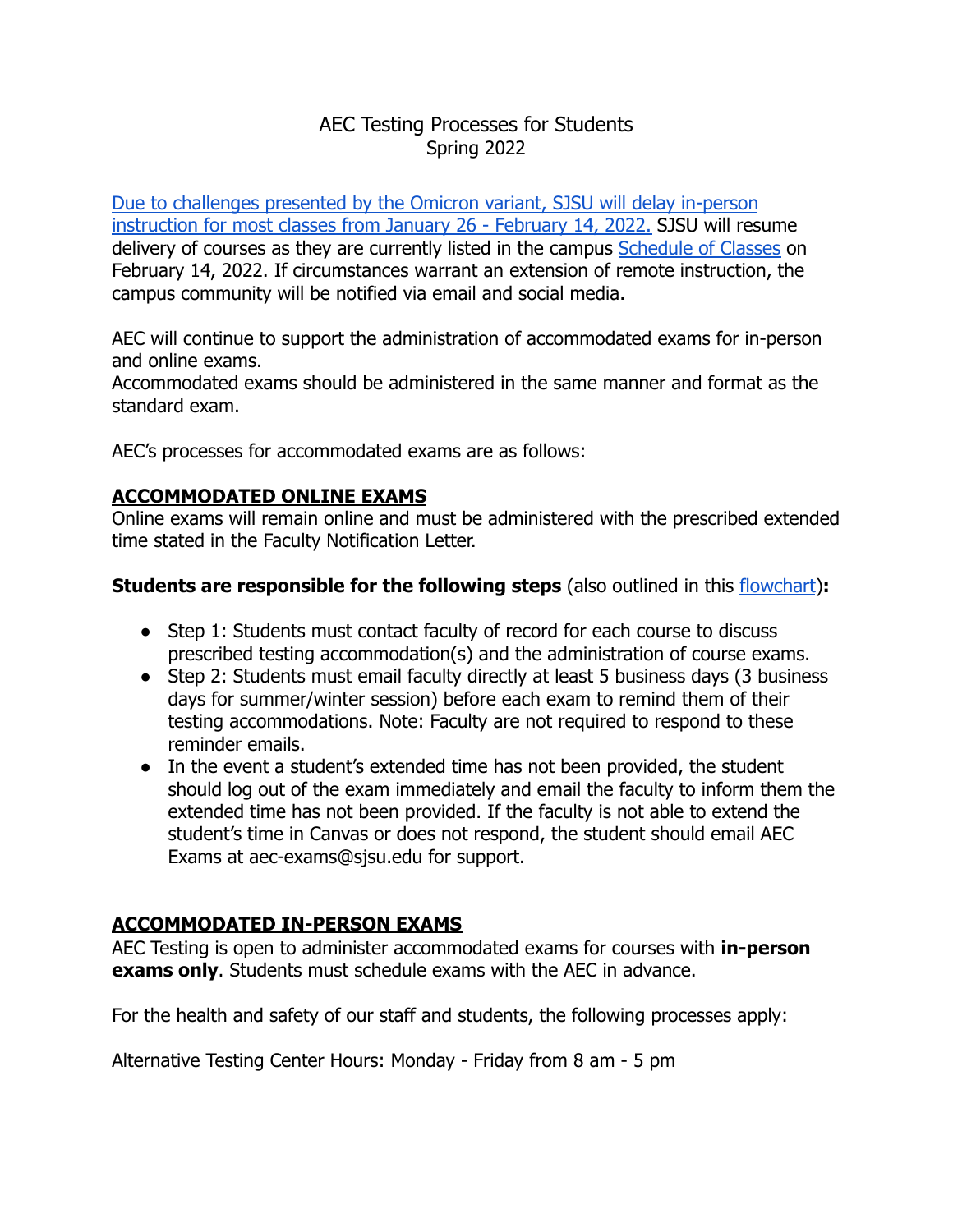Alternative Testing Center Locations: [Industrial Studies \(IS\) 223 & King Library \(MLK\)](https://www.sjsu.edu/map/) [230](https://www.sjsu.edu/map/)

**Exams will be administered in a block seating format, with specific start times for each block.** Block seating is imperative to control population density and allow for proper disinfection and airing of our testing locations.

# **AEC will administer accommodated exams during these times ONLY, Monday-Friday:**

- Morning Block: 8:30 11:00 am. All exams will begin at 8:30 am.
- $\bullet$  Afternoon Block: 1:00 3:30 pm. All exams will begin at 1:00 pm

The block seating format means students with accommodated exams will likely test at a different time than the class. The AEC has asked faculty to be supportive of students who request alternate testing dates/times due to AEC's Testing hours and/or in consideration of students' academic schedules. Faculty may choose to administer testing accommodations themselves using AEC-approved alternatives.

**Students must meet with faculty** to discuss possible academic scheduling conflicts and determine appropriate testing arrangements before using testing accommodations.

#### **Students are responsible for the following steps** (also outlined in this [flowchart](https://www.sjsu.edu/aec/docs/Steps%20for%20Using%20Testing%20Accommodations%20Flowchart%20Spring%202022.pdf)):

- Step 1: Students must contact faculty of record for each course to discuss prescribed testing accommodation(s) and the administration of course exams. Faculty will electronically complete the AEC Test Accommodation Form through the link provided on the Faculty Notification Letter.
- Step 2: Students must submit a [Test Accommodation](https://www.youtube.com/watch?v=cUATAOkbUBc&list=PLtHfE8CVNN4EI_x6zASh7BFzldHR8oc9F&index=5) Form for each exam/quiz at least 5 business days before the scheduled exam date (3 business days for Summer/Winter sessions). Test Accommodation Forms will show as "processing" until the AEC confirms your request. IMPORTANT: Requests for final exams have a different deadline and must be submitted by 4/1/22.
- Step 3: AEC will email you within 2 business days of the exam to confirm your testing date, time, and location.

If modifications to AEC processes are made in accordance with University guidelines, AEC will inform students and faculty in the following locations:

- Direct emails to students and faculty
- AEC's Frequently Asked Questions (FAQs) for [students](https://www.sjsu.edu/aec/about/faq/current-students.php#currentstdtestaccoms) and [faculty](https://www.sjsu.edu/aec/about/faq/faculty-faq.php#facultytestaccom)
- [MyAEC Student Portal](https://hood.accessiblelearning.com/sjsu/) Alternative Testing Section
- [MyAEC eAgreements](https://www.youtube.com/watch?v=Id5DdVb4q8U&t=9s) All students are required to read and electronically sign all updates to eAgreements each semester